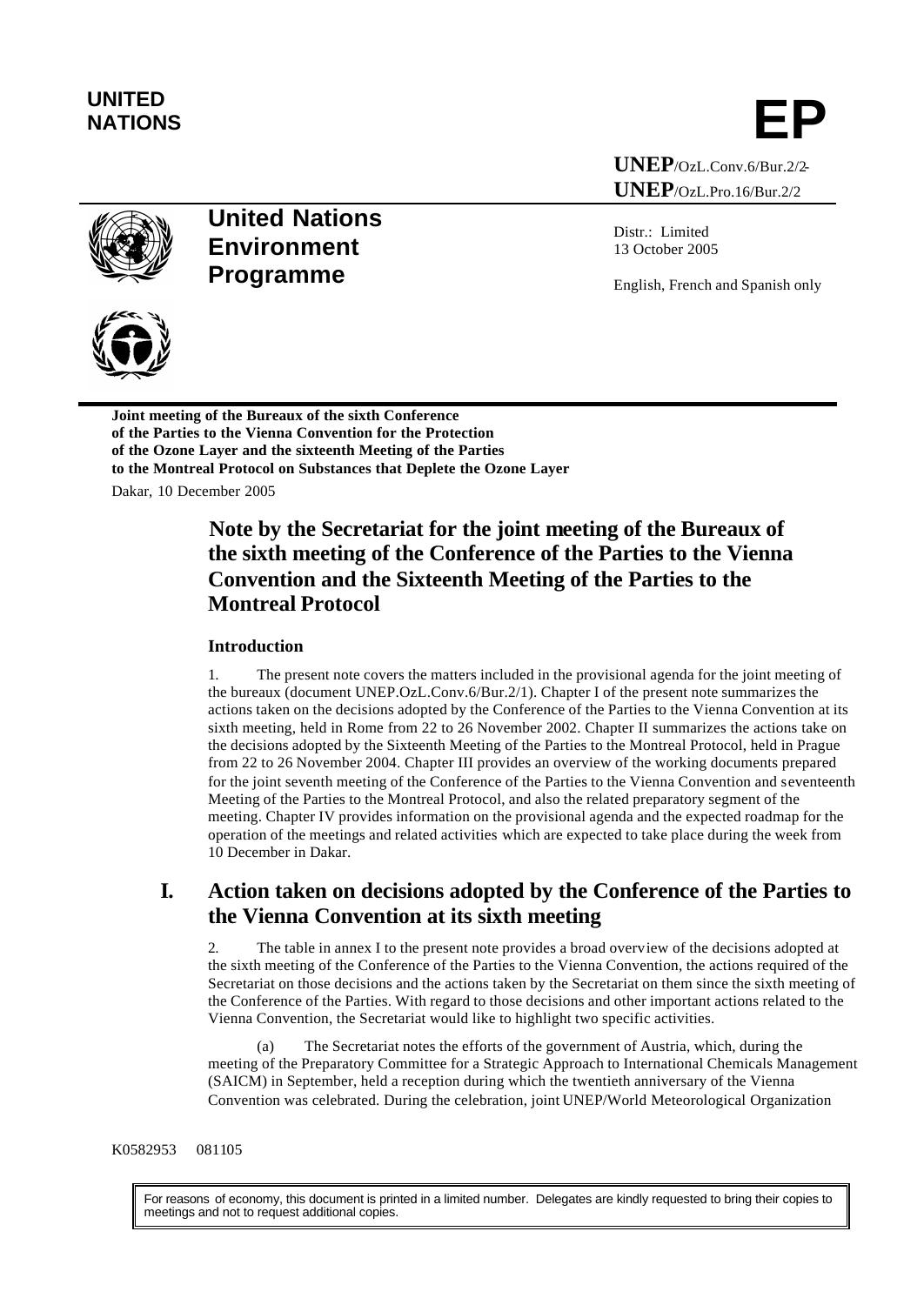(WMO) awards were presented to key scientists for their contribution to the success of the Vienna Convention. The awards celebration will be repeated during the meeting in Dakar so that the "ozone family" can congratulate those key contributors on their worthy work;

A second item relates to decision VI/2 of the Conference of the Parties, in which UNEP was requested to establish, in consultation with WMO, an extrabudgetary fund for receiving voluntary contributions from the Parties and international organizations for the purpose of funding Vienna-Convention-related research and observational activities in developing countries and countries with economies in transition. To date, in response to a letter from the Secretariat, the Trust Fund has received \$31,482. Its first expenditure was directed at meeting a critical need identified by the fifth meeting of the Ozone Research managers: assistance in the calibration of monitoring equipment to ensure accurate and timely mo nitoring. In that connection, a highly successful seminar on calibration of monitoring equipment was held in Cairo and the essential equipment of seven Article 5 parties was calibrated. At the upcoming meeting in Dakar, the Parties must review the interim arrangements which the Secretariat has made with WMO for the distribution of funding from the Trust Fund and determine whether to reauthorize the Fund, which will otherwise expire in 2007, i.e., before the eighth meeting of the Conference of the Parties to the Vienna Convention.

## **II. Actions taken on the decisions adopted by the Sixteenth Meeting of the Parties to the Montreal Protocol**

3. The table in annex II to the present note provides a broad overview of the decisions adopted by the Sixteenth Meeting of the Parties, the actions required of the Secretariat on those decisions and the actions taken by the Secretariat on them since the Sixteenth Meeting of the Parties. With regard to those decisions and associated actions, the Secretariat would like to highlight two specific activities.

(a) Decision XVI/34 called on the Secretariat to seek opportunities to enhance cooperation with other conventions and organizations. In furtherance of that decision, the Secretariat sponsored a seminar on the ozone regime during the plenary session of the September SAICM meeting in Vienna. That seminar included presentations by Nobel Prize winner Mr. Mario Molina, ex-UNEP Executive Director Mr. Mustafa Tolba, and ex-Chief Officer of the Secretariat of the Multilateral Fund Mr. Omar El Arini on the key aspects which have made the ozone regime such a success to date and on the key challenges which remain;

(b) Decision XVI/11 called for greater coordination among United Nations bodies on quarantine and preshipment issues; in that connection, the Secretariat has continued to cooperate with the United Nations Food and Agriculture Organization and its International Plant Protection Committee on issues related to quarantine and preshipment uses of methyl bromide and will continue to keep the Parties informed when related issues arise in their forum.

# **III. Overview of working documents prepared for the seventh meeting of the Conference of the Parties to the Vienna Convention and the Seventeenth Meeting of the Parties to the Montreal Protocol**

4. The list of documents that will be available for the upcoming meetings is included as annex III to the present note.

5. In summary, the provisional agenda and annotated provisional agenda for the joint meeting were dispatched to the Parties in early October, followed by a note by the Secretariat (document UNEP/OzL.Conv.7/2-UNEP/OzL.Pro.17/2) which was designed to provide Parties with background information on the issues on the agenda, including, where relevant, a brief description of related activities which took place during the twenty-fifth meeting of the Open-ended Working Group.

6. New information since the twenty-fifth meeting of the Open-ended Working Group is presented in a number of new documents and reports. At the request of the Parties, The Technology and Economic Assessment Panel (TEAP) replenishment task force has prepared a supplemental report on replenishment. In addition, the Methyl Bromide Technical Options Committee has prepared new documents containing, among other things, its recommendations on nominations for critical-use exemptions, an updated critical-use exemption handbook and a 2006 work plan. Further, the TEAP/Intergovernmental Panel on Climate Change (IPCC) task force has produced a supplemental report providing more details on the impacts on the ozone layer of ozone-related measures covered in the TEAP/IPCC special report released earlier in the year.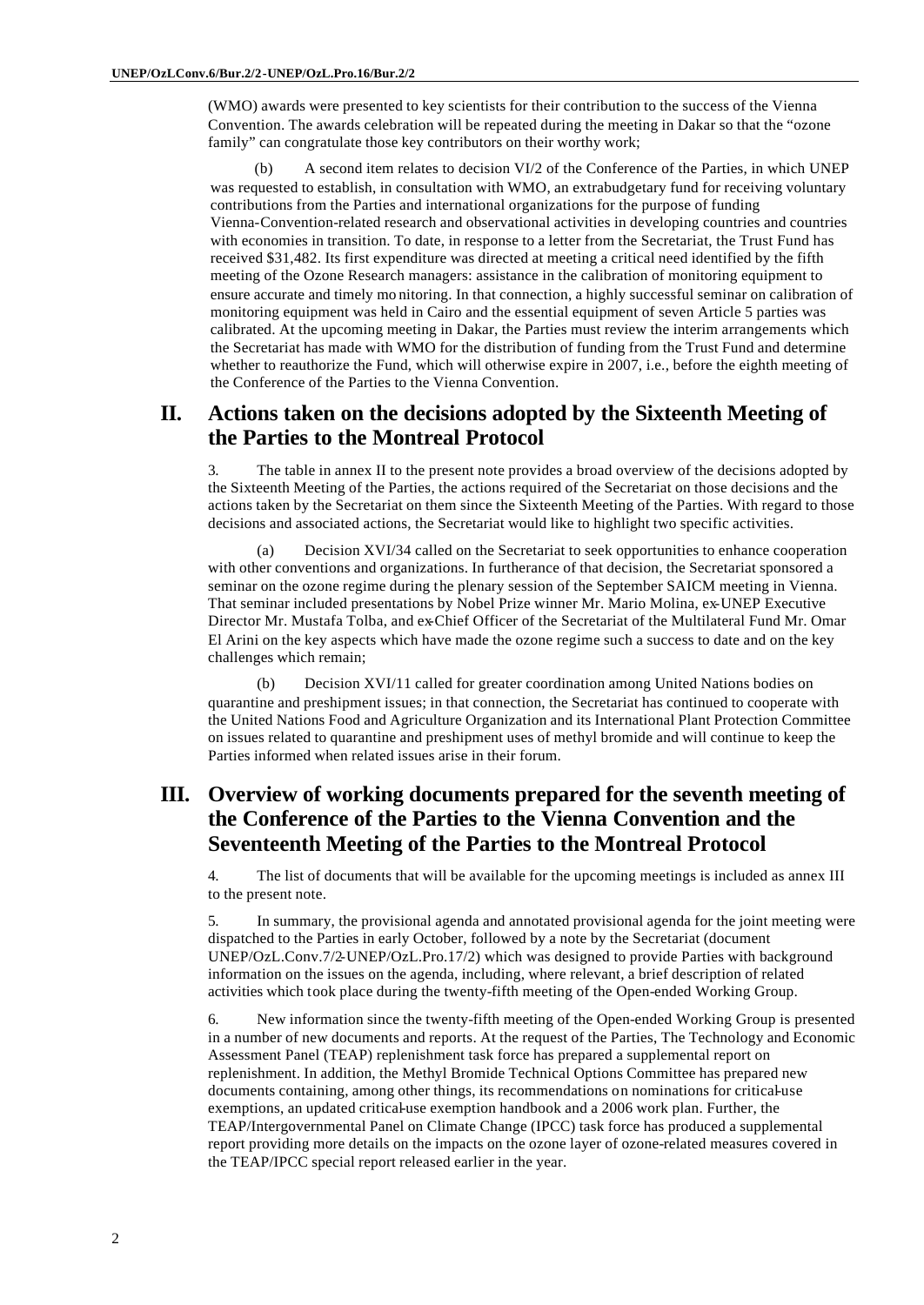7. Concerning budget issues, the Secretariat has prepared proposed budgets for 2006–2008 for the Vienna Convention and a budget for 2006 for the Montreal Protocol. In addition, a number of recommendations have been prepared by the Ozone Research Managers at their sixth meeting, based on their review of national research plans, and the report of that body (WMO Global Ozone Research and Monitoring Project Report No. 47), together with its recommendations, will be submitted for consideration by the Parties. As noted in annex IV to the present note, the Secretariat will provide the upcoming joint meeting with a number of background documents which the Parties may, if necessary, refer to in their deliberations.

# **IV. Review of the agenda and road map for the operation of the upcoming meetings**

8. As has taken place on the last two occasions on which the Conference of the Parties to the Convention has met concurrently with the Meeting of the Parties to the Protocol, a joint agenda has been prepared covering both the joint preparatory segment of the meeting and the joint high-level segment. The agenda for the preparatory segment includes a review of the currently known substantive issues which are expected to be addressed at the end of the week by the high-level segment. For the Montreal Protocol, those issues include, among other things, decisions on essential uses, critical uses, the replenishment of the Multilateral Fund and the Secretariat budget. Also, the report of the Implementation Committee, which will meet for three days immediately before the meeting of the joint Bureaux, is likely to include a number of recommended decisions on compliance-related matters. The Secretariat expects to have the report of the Implementation Committee available in official languages for consideration by the preparatory segment as early as Tuesday, 13 December 2005. The provisional agenda of the preparatory segment also includes, for the Vienna Convention, an item on the status of ratifications, the recommendations of the sixth meeting of the Ozone Research Managers and the Secretariat budget.

9. On the basis of both tradition and expedience, the co-chairs of the Open-ended Working Group will oversee the joint preparatory segment of the meeting up until the high-level segment, which is scheduled to begin on Thursday, 15 December. After the opening of the high-level segment, it is possible that the meeting will revert, on occasion, to the preparatory segment, as may be deemed useful to enable the preparatory segment to complete its work and pass it on to the high-level segment.

10. The opening of the high-level segment on 15 December will be chaired jointly by the Presidents of the Vienna Convention and the Montreal Protocol, who will sit ceremonially until the election of the newly elected Presidents. In accordance with the historic sequencing of positions, the Bureaux of the seventh meeting of the Conference of the Parties to the Vienna Convention is expected to have the following makeup: The President will be elected from among the group of African States, the Rapporteur from the group of Western European and other States, and three vice-presidents from the groups of Asian, Eastern European and Latin American and Caribbean States. The Bureau of the Seventeenth Meeting of the Parties to the Montreal Protocol is expected to have the following makeup: the President will be elected from among the group of Western European and other States, the Repporteur from the Latin American and Caribbean States, and the three vice-presidents from the groups of African, Eastern European and Asian States.

11. The newly elected Presidents would then guide the Parties through the agenda, with an understanding that the work of a number of contact groups established under the preparatory segment may be continuing in parallel with the high-level plenary sessions in an effort to resolve any outstanding issues by Friday, 16 December, when the decisions emanating from the meeting must be adopted. To observe the legal separation between the Conference of the Parties and the Meeting of the Parties, decisions will be adopted with reference to the relevant governing body.

### **V. Other matters**

12. At the time of preparation of the present note, the Secretariat had no further issues which it wished to bring to the attention of the joint meeting of the Bureaux. Members of the Bureaux may wish to raise other issues during the present meeting.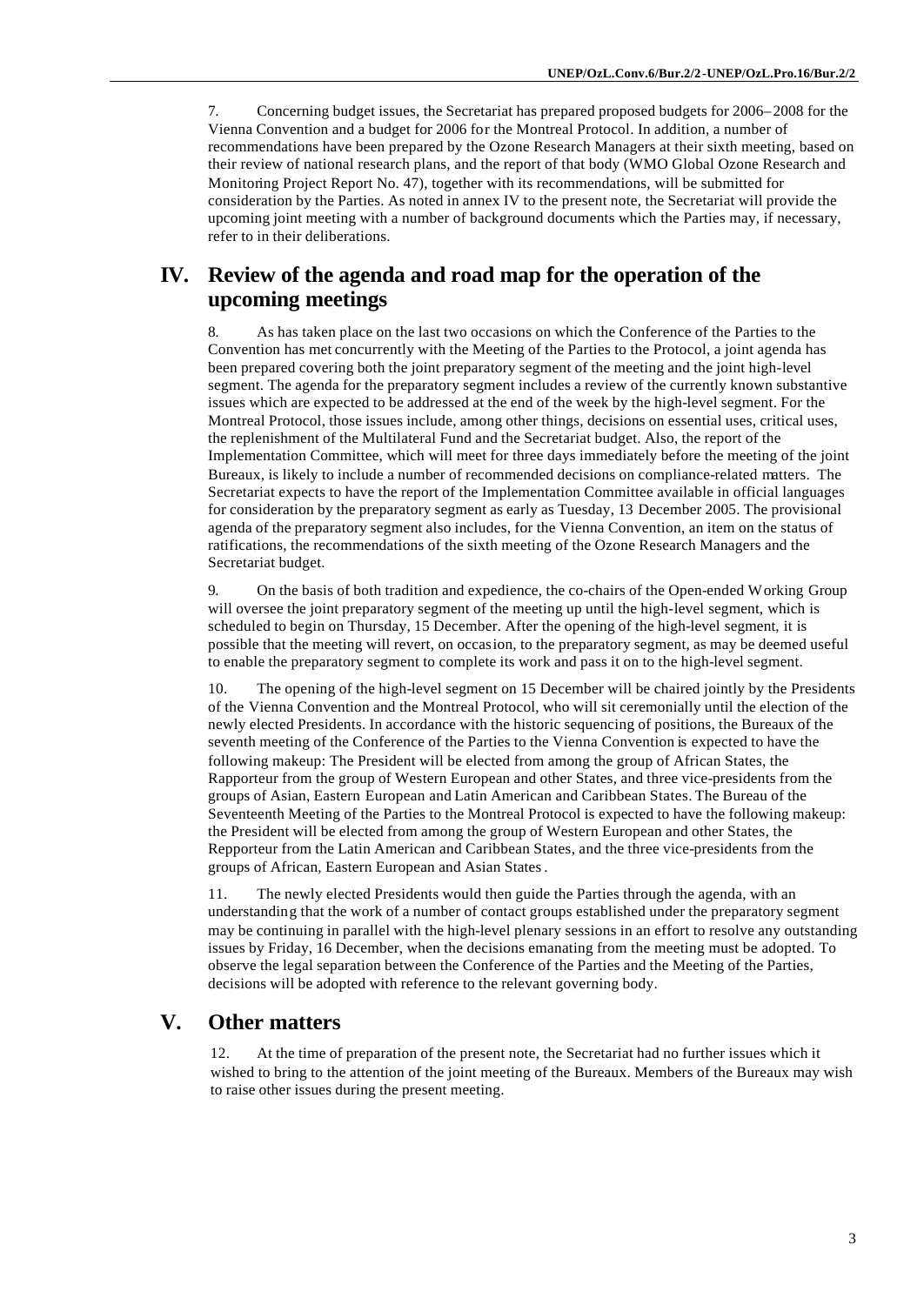# **Annex I**

**Actions taken on the decisions of the sixth meeting of the Conference of the Parties to the Vienna Convention, as of September 2005**

| Dec.                            | <b>Decision title</b>                                                                        | Action(s) required of the Secretariat                                                                                                                                                                                                                                                                                                                                                                                                                                                                                                                                                                                                                                                                                                                                                                                                                                                                                                                                                                                                                                                                                                                      | <b>Actions taken by the Secretariat</b>                                                                                                                                                                                                                                                                                                                                                                                                                                                                                                                                                                                                                                                                                                                                                                                                                                                                                                                                                                                                                                                                                                                                                                                                                                                                                                                                                                                                                                                                                                                                       |
|---------------------------------|----------------------------------------------------------------------------------------------|------------------------------------------------------------------------------------------------------------------------------------------------------------------------------------------------------------------------------------------------------------------------------------------------------------------------------------------------------------------------------------------------------------------------------------------------------------------------------------------------------------------------------------------------------------------------------------------------------------------------------------------------------------------------------------------------------------------------------------------------------------------------------------------------------------------------------------------------------------------------------------------------------------------------------------------------------------------------------------------------------------------------------------------------------------------------------------------------------------------------------------------------------------|-------------------------------------------------------------------------------------------------------------------------------------------------------------------------------------------------------------------------------------------------------------------------------------------------------------------------------------------------------------------------------------------------------------------------------------------------------------------------------------------------------------------------------------------------------------------------------------------------------------------------------------------------------------------------------------------------------------------------------------------------------------------------------------------------------------------------------------------------------------------------------------------------------------------------------------------------------------------------------------------------------------------------------------------------------------------------------------------------------------------------------------------------------------------------------------------------------------------------------------------------------------------------------------------------------------------------------------------------------------------------------------------------------------------------------------------------------------------------------------------------------------------------------------------------------------------------------|
| $\overline{\text{VI}/\text{I}}$ | <b>Ratification of the Vienna Convention and</b><br>the Montreal Protocol and its amendments | To urge all States that have not yet done so to ratify, approve<br>or accede to the Vienna Convention and the Montreal Protocol<br>and its amendments, taking into account that universal<br>participation is necessary to ensure the protection of the ozone<br>layer.                                                                                                                                                                                                                                                                                                                                                                                                                                                                                                                                                                                                                                                                                                                                                                                                                                                                                    | Letters sent to all concerned States in January 2005 with reminders for<br>necessary action sent out in September 2005. Between January 2005 and<br>September 2005, the amendments to the Montreal Protocol have been<br>ratified by new Parties as follows: London Amendment - 4; Copenhagen<br>Amendment - 4; Montreal Amendment - 8; and Beijing Amendment -<br>8. Consultations are ongoing with countries and related Parties which<br>might help non-Parties to become Parties.                                                                                                                                                                                                                                                                                                                                                                                                                                                                                                                                                                                                                                                                                                                                                                                                                                                                                                                                                                                                                                                                                         |
| VI/2                            | Ozone-related monitoring and research<br>activities for the Vienna Convention                | To request UNEP, in consultation with WMO, to<br>$\bullet$<br>establish an extrabudgetary fund for receiving voluntary<br>contributions from the Parties to the Vienna Convention,<br>and international organizations, for the purpose of<br>financing activities on research and systematic<br>observations relevant to the Vienna Convention,<br>consistent with the decisions listed above, in developing<br>countries and countries with economies in transition.<br>To request the Secretariat, in consultation with WMO, to<br>advise the Parties of the institutional arrangements for<br>making decisions on allocation of funds, with a specific<br>proposal to meet the requirements identified in paragraph<br>4 of the decision and to provide an annual report.<br>To request the Secretariat to invite the Parties and<br>international organizations to make annual voluntary<br>contributions to the Fund.<br>To request WMO and UNEP to draw to the attention of<br>the Parties to opportunities for meeting common<br>objectives of conventions, in particular the United<br>Nations Framework Convention on Climate Change<br>(UNFCCC). | An extrabudgetary fund was established in February 2003 and the terms<br>of reference for the administration of the fund were circulated to all<br>Parties in March 2003 together with an invitation to make voluntary<br>contributions to the fund<br>A memorandum of understanding (MOU) between UNEP and WMO,<br>detailing the institutional arrangements for making decisions on the<br>allocation of funds was concluded in September 2005. The MOU is<br>designed to ensure that relevant developments and requirements under<br>other conventions are taken into account to avoid duplication of effort.<br>The first expenditure from the fund was a \$15,000 cash advance made to<br>WMO to support a Dobson Inter-Calibration Workshop, in Egypt, from<br>23 February to 12 March 2004. A second project is under preparation.<br>The issue of opportunities for meeting common objectives of conventions,<br>in particular UNFCCC, has been discussed in various Montreal Protocol<br>forums. In accordance with decision XIV/10, TEAP and the<br>Intergovernmental Panel on Climate Change (IPCC) prepared a special<br>report on safeguarding the ozone layer and the global climate. The<br>twenty-fifth meeting of the Open-ended Working Group requested TEAP<br>to provide, by 31 October, a supplementary report to the seventeenth<br>Meeting of the Parties elaborating clearly the ozone-depletion<br>implications of information already in the special report by presenting it in<br>terms of ozone-depleting potential (ODP) and costs per ODP tonne. |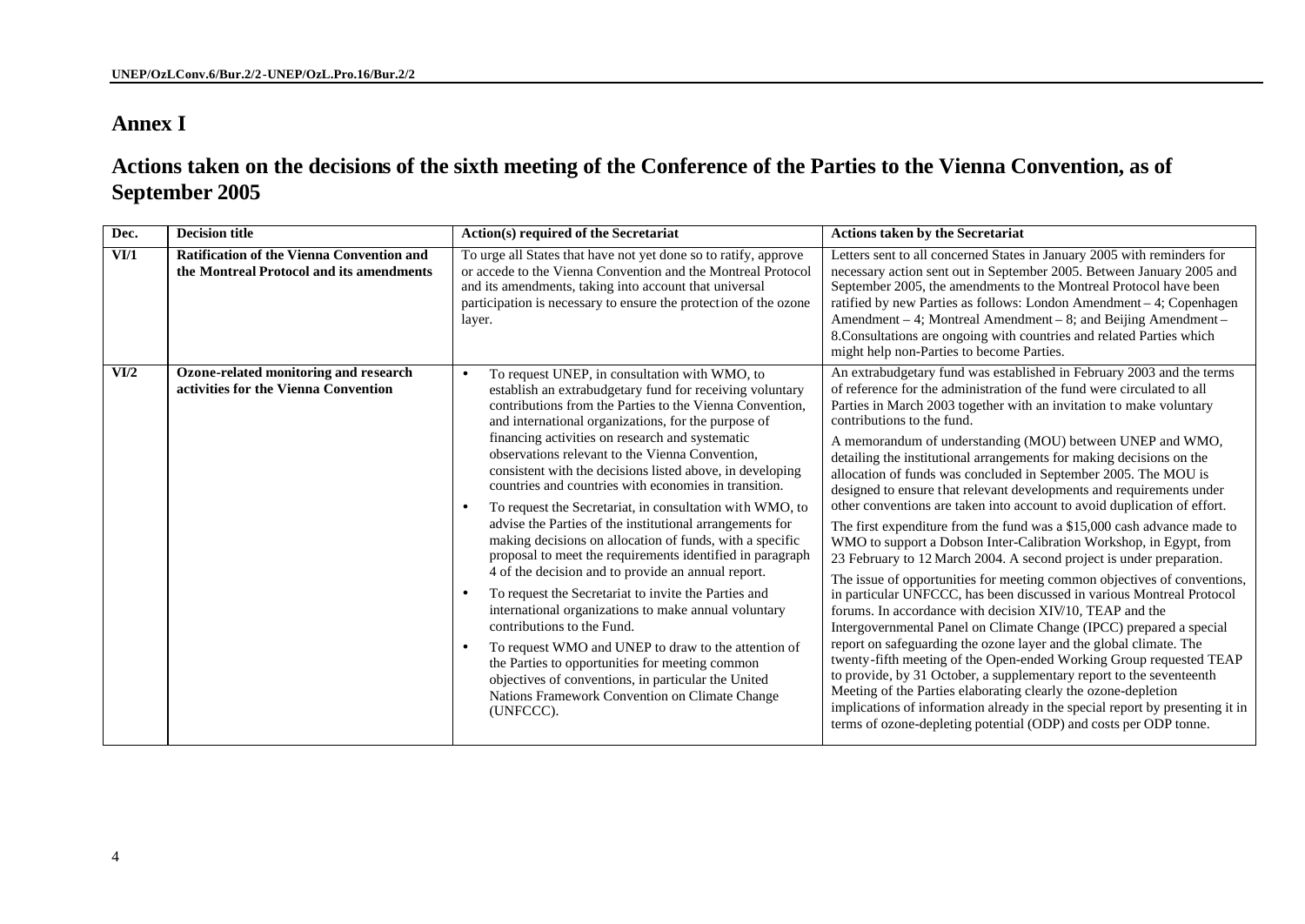| Dec.   | <b>Decision title</b>                                                                                                        | Action(s) required of the Secretariat                                                                                                                                                          | <b>Actions taken by the Secretariat</b>                                                                                                                                                                       |
|--------|------------------------------------------------------------------------------------------------------------------------------|------------------------------------------------------------------------------------------------------------------------------------------------------------------------------------------------|---------------------------------------------------------------------------------------------------------------------------------------------------------------------------------------------------------------|
| $VU$ 3 | Financial matters: financial report and<br>budgets                                                                           | To request the Executive Director to extend the Vienna<br>Convention Trust Fund until 31 December 2010.                                                                                        | The Secretariat requested the Executive Director to extend the Trust Fund<br>until 31 December 2010 and the UNEP Governing Council at its session<br>in 2003 approved the extension.                          |
| VI/4   | Seventh meeting of the Conference of the<br>Parties to the Vienna Convention for the<br><b>Protection of the Ozone Laver</b> | To convene the seventh meeting of the Conference of the<br>Parties to the Vienna Convention in 2005 in conjunction<br>with the seventeenth Meeting of the Parties to the<br>Montreal Protocol. | Joint seventeenth Meeting of the Parties to the Montreal Protocol and the<br>seventh meeting of the Conference of the Parties to the Vienna<br>Convention is to be held in Dakar from 12 to 16 December 2005. |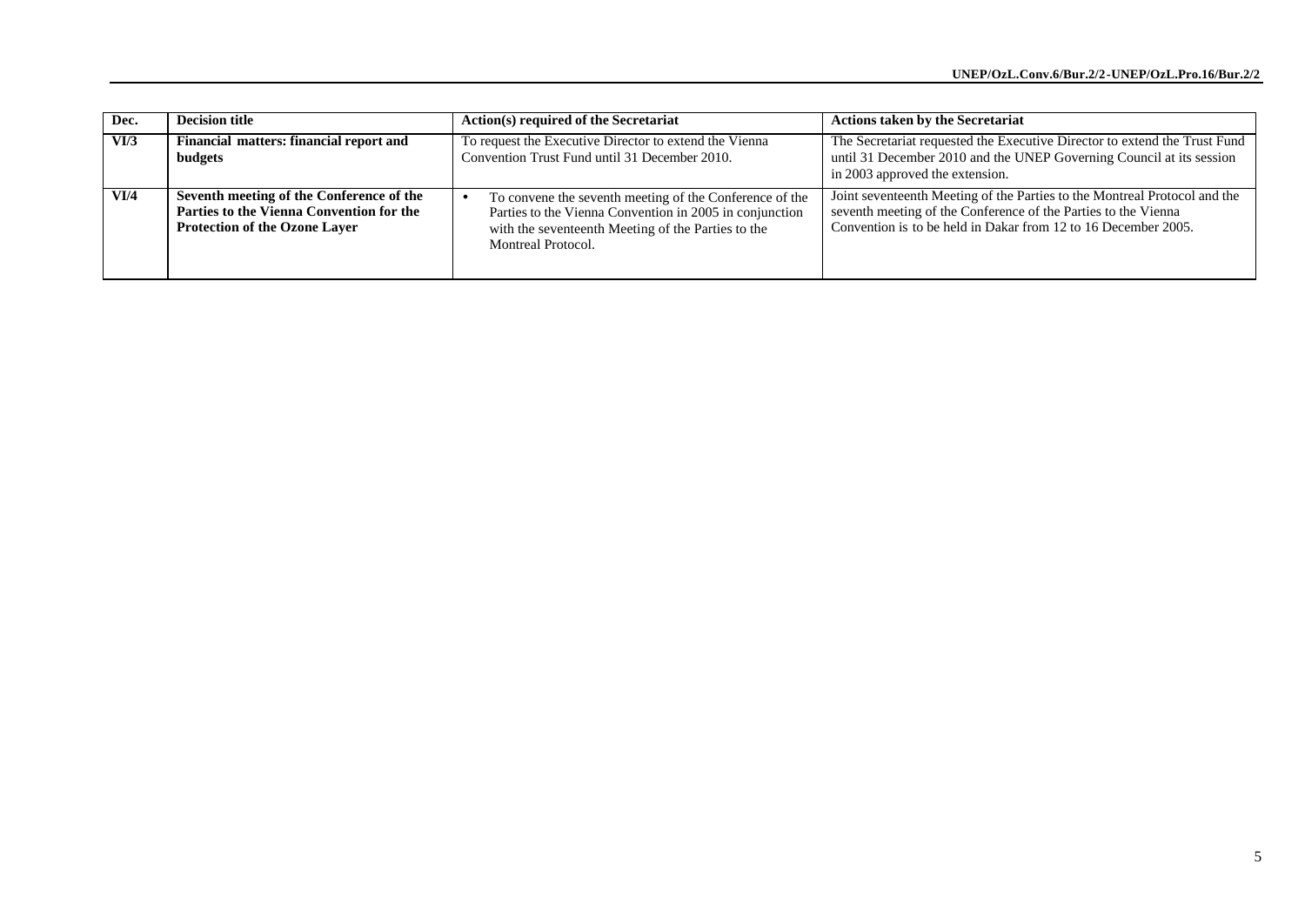# **Annex II**

**Actions taken on the decisions of the sixteenth Meeting of the Parties to the Montreal Protocol, as of September 2005**

| Dec.  | <b>Decision title</b>                                                                                                                                    | Action(s) required of the Secretariat                                                                                                                                                                                                                                                                                                                                                                                                                      | <b>Actions taken by the Secretariat</b>                                                                                                                                                                                                                                                                                                                                                                                                                                               |
|-------|----------------------------------------------------------------------------------------------------------------------------------------------------------|------------------------------------------------------------------------------------------------------------------------------------------------------------------------------------------------------------------------------------------------------------------------------------------------------------------------------------------------------------------------------------------------------------------------------------------------------------|---------------------------------------------------------------------------------------------------------------------------------------------------------------------------------------------------------------------------------------------------------------------------------------------------------------------------------------------------------------------------------------------------------------------------------------------------------------------------------------|
| XVI/1 | Ratification of the Vienna Convention, the<br>Montreal Protocol and the London,<br><b>Copenhagen, Montreal and Beijing</b><br>amendments to the Protocol | To urge all States that have not yet done so to ratify,<br>$\bullet$<br>approve or accede to the Vienna Convention and the<br>Montreal Protocol and its amendments, taking into<br>account that universal participation is necessary to ensure<br>the protection of the ozone layer.                                                                                                                                                                       | Letters sent to all concerned States in January 2005 with reminders for<br>necessary action sent out in September 2005. Between January 2005 and<br>September 2005, the amendments to the Montreal Protocol have been<br>ratified by new Parties as follows: London Amendment - 4; Copenhagen<br>Amendment – 4; Montreal Amendment – 8; and Beijing Amendment –<br>8. Consultations are ongoing with countries and related Parties which might<br>help non-Parties to become Parties. |
| XVI/2 | Critical -use exemptions for methyl bromide<br>for 2005 and 2006                                                                                         | Notify Parties on approved levels of critical-use<br>$\bullet$<br>exemptions for 2005 and 2006 and associated conditions.<br>Inform Methyl Bromide Technical Options Committee<br>$\bullet$<br>(MBTOC) to review the exemptions, as per paragraphs 6<br>and 7 of the decision.<br>Inform TEAP to report, as per paragraph 8.<br>٠<br>Include TEAP report as background document for review<br>$\bullet$<br>at second Extraordinary Meeting of the Parties. | Letters of notification to Parties and to TEAP/MBTOC were sent out in<br>February 2005. The issue was discussed at the second Extraordinary<br>Meeting of the Parties on 1 July 2005 and appropriate decision taken.                                                                                                                                                                                                                                                                  |
| XVI/3 | Duration of critical-use nominations for<br>methyl bromide                                                                                               | Include issue on agendas of twenty-fifth meeting of the<br>$\bullet$<br>Open-ended Working Group and the seventeenth Meeting<br>of the Parties.                                                                                                                                                                                                                                                                                                            | Item included on agendas of the twenty-fifth Open-ended Working Group<br>meeting and the seventeenth Meeting of the Parties to the Montreal<br>Protocol.                                                                                                                                                                                                                                                                                                                              |
| XVI/4 | Review of the working procedures and terms<br>of reference of the Methyl Bromide<br><b>Technical Options Committee (MBTOC).</b>                          | Notify MBTOC on the new working procedures.                                                                                                                                                                                                                                                                                                                                                                                                                | The Methyl Bromide Technical Options Committee and TEAP were<br>notified.                                                                                                                                                                                                                                                                                                                                                                                                             |
| XVI/5 | Provision of financial assistance to the<br><b>Methyl Bromide Technical Options</b><br><b>Committee</b>                                                  | Inform MBTOC of available support and requirements<br>$\bullet$<br>for obtaining funds.<br>Encourage non-Article-5 Parties to continue offering<br>$\bullet$<br>assistance to their members in the three panels and their<br>subsidiary bodies.                                                                                                                                                                                                            | MBTOC has been notified and funding provided; letters to non-Article-5<br>Parties dispatched.                                                                                                                                                                                                                                                                                                                                                                                         |
| XVI/6 | <b>Accounting framework</b>                                                                                                                              | Notify Parties with critical-use exemptions of the newly<br>$\bullet$<br>adopted accounting framework.<br>Request TEAP to include the accounting framework in<br>$\bullet$<br>the next version of the Handbook on critical-use<br>exemptions for methyl bromide.                                                                                                                                                                                           | Parties concerned were notified and TEAP requested to include the<br>accounting framework in the revised Handbook.                                                                                                                                                                                                                                                                                                                                                                    |
| XVI/7 | Trade in products and commodities treated<br>with methyl bromide                                                                                         | Notify all Parties of the decision.                                                                                                                                                                                                                                                                                                                                                                                                                        | A letter notifying all Parties of the decision went out in February 2005.                                                                                                                                                                                                                                                                                                                                                                                                             |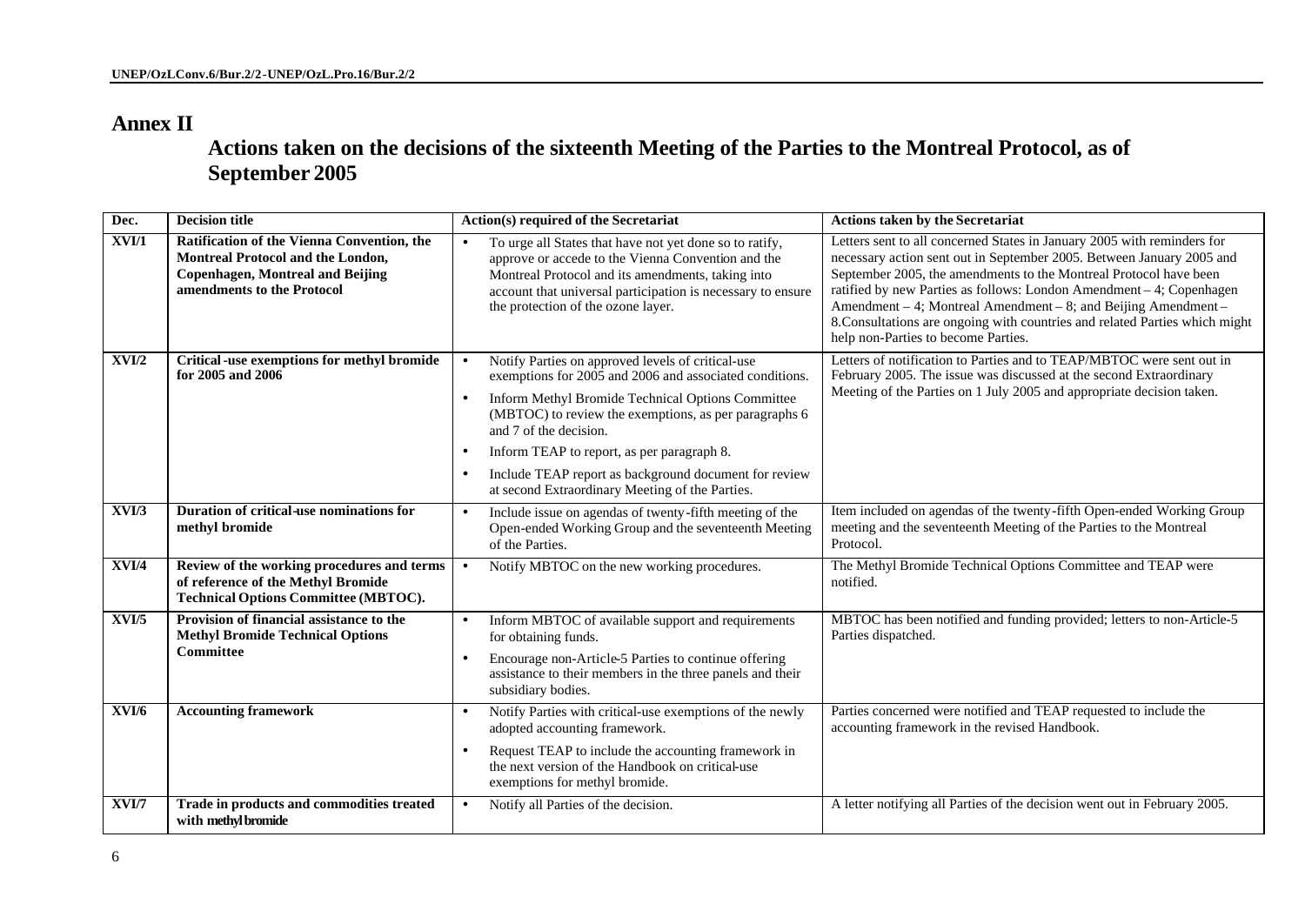| Dec.          | <b>Decision title</b>                                                                                                                                                                 | Action(s) required of the Secretariat                                                                                                                                                                                                                                                                                                                                                                                                                                                       | <b>Actions taken by the Secretariat</b>                                                                                                                                                                                                                                                                                                                                                                                                                                                                                                                                                                                        |
|---------------|---------------------------------------------------------------------------------------------------------------------------------------------------------------------------------------|---------------------------------------------------------------------------------------------------------------------------------------------------------------------------------------------------------------------------------------------------------------------------------------------------------------------------------------------------------------------------------------------------------------------------------------------------------------------------------------------|--------------------------------------------------------------------------------------------------------------------------------------------------------------------------------------------------------------------------------------------------------------------------------------------------------------------------------------------------------------------------------------------------------------------------------------------------------------------------------------------------------------------------------------------------------------------------------------------------------------------------------|
| XVI/8         | Request for technical and financial support<br>relating to methyl bromide alternatives                                                                                                | Translate and publish in official languages a summary of<br>$\bullet$<br>the alternatives-related components of the reports<br>prepared by MBTOC.                                                                                                                                                                                                                                                                                                                                           | Budget provision has been made to allow a summary translation of future<br>reports and the Fund secretariat has been notified of the decision.                                                                                                                                                                                                                                                                                                                                                                                                                                                                                 |
|               |                                                                                                                                                                                       | Notify the Multilateral Fund Secretariat of paragraph 1 of<br>$\bullet$<br>the decision.                                                                                                                                                                                                                                                                                                                                                                                                    |                                                                                                                                                                                                                                                                                                                                                                                                                                                                                                                                                                                                                                |
| XVI/9         | Flexibility in the use of alternatives for the<br>phasing out of methyl bromide                                                                                                       | Request appropriate bodies to evaluate progress already<br>$\bullet$<br>made and necessary adjustments to develop alternatives<br>to methyl bromide.                                                                                                                                                                                                                                                                                                                                        | TEAP was requested in February 2005 to address this issue in its 2005<br>report.                                                                                                                                                                                                                                                                                                                                                                                                                                                                                                                                               |
| <b>XVI/10</b> | Reporting of information relating to<br>quarantine and pre-shipment uses of methyl<br>bromide                                                                                         | Notify TEAP to establish a task force to prepare a report<br>on alternatives for QPS (Dec. XI/13 (4)) by 31 May 2005.<br>Request Parties that have not sent data to TEAP on the<br>issue to do so by 31 March 2005.<br>Provide related information for the twenty-fifth meeting<br>$\bullet$<br>of the Open-ended Working Group.                                                                                                                                                            | TEAP and the Parties were notified of what is requested by this decision.<br>TEAP established a core group of the task force by April 2005; some data<br>has been submitted and the issue is covered in the TEAP Progress Report of<br>May 2005 (pages 171–179), which was considered by the twenty-fifth<br>meeting of the Open-ended Working Group and highlighted in the<br>information section of the Secretariat's background note to the meeting<br>(paragraphs 70-71), document UNEP/OzL.Pro.WG.1/25/2.                                                                                                                 |
| XVI/11        | <b>Coordination among United Nations bodies</b><br>on quarantine and pre-shipment uses                                                                                                | Contact FAO, stressing the commitment by the Parties to<br>$\bullet$<br>the reduction of methyl bromide, with specific reference<br>to standard 15 of the International Standards for<br>Phytosanitary M easures, and exchange information with a<br>view to encouraging alternatives to methyl bromide<br>treatment of wood packaging material.<br>Report thereon to seventeenth Meeting of the Parties.<br>$\bullet$<br>Notify Parties of paragraphs 3 and 4 on standard 15.<br>$\bullet$ | Letter to FAO sent in January 2005. Information submitted by Secretariat to<br>the meeting of the relevant IPCC group. Parties notified by Secretariat that<br>the issue of Methyl Bromide with specific reference to standard 15 of the<br>International Standard for Physotanitary Measures would be considered at<br>the forthcoming Meeting of the Parties in December 2005. Updated<br>information is contained in the note to the twenty-fifth meeting of the<br>Open-ended Working Group (para.93, document<br>UNEP/OzL.Pro.WG.1/25/2) and in the note to the current meeting<br>(UNEP/Ozl.Conv.7/2-UNEP/OzL.Pro.17/2). |
| XVI/12        | <b>Essential -use nominations for Parties not</b><br>operating under paragraph 1 of Article 5 for<br>controlled substances for 2005 and 2006                                          | Notify Parties of essential-use nominations and associated<br>$\bullet$<br>conditions.<br>Notify TEAP of paragraph 2 on Handbook additions.                                                                                                                                                                                                                                                                                                                                                 | Letters of notification sent in February 2005 to TEAP and relevant Parties.<br>TEAP and its MTOC revised the Handbook accordingly.                                                                                                                                                                                                                                                                                                                                                                                                                                                                                             |
| XVI/13        | Assessment of the portion of the<br>refrigeration service sector made up by<br>chillers and identification of incentives and<br>impediments to the transition to non-CFC<br>equipment | Notify Executive Committee and Multilateral Fund<br>$\bullet$<br>Secretariat of decision.                                                                                                                                                                                                                                                                                                                                                                                                   | Multilateral Fund Secretariat and Executive Committee notified in<br>December 2004.                                                                                                                                                                                                                                                                                                                                                                                                                                                                                                                                            |
| XVI/14        | Sources of carbon tetrachloride emissions<br>and opportunities for reductions                                                                                                         | Notify TEAP of decision requiring assessment and<br>reporting in 2006.                                                                                                                                                                                                                                                                                                                                                                                                                      | TEAP notified of the decision in February 2005.                                                                                                                                                                                                                                                                                                                                                                                                                                                                                                                                                                                |
| XVI/15        | Review of approved destruction technologies<br>pursuant to decision XIV/6 of the Parties                                                                                              | Notify TEAP of decision and the report required by<br>$\bullet$<br>twenty-fifth meeting of the Open-ended Working Group.                                                                                                                                                                                                                                                                                                                                                                    | TEAP notified of the decision in February 2005, its progress report of May<br>2005 (pages 97-101) was considered by the twenty-fifth meeting of the<br>Open-ended Working Group of the Parties. A recommended draft decision<br>is to be considered by the seventeenth Meeting of the Parties in December<br>2005.                                                                                                                                                                                                                                                                                                             |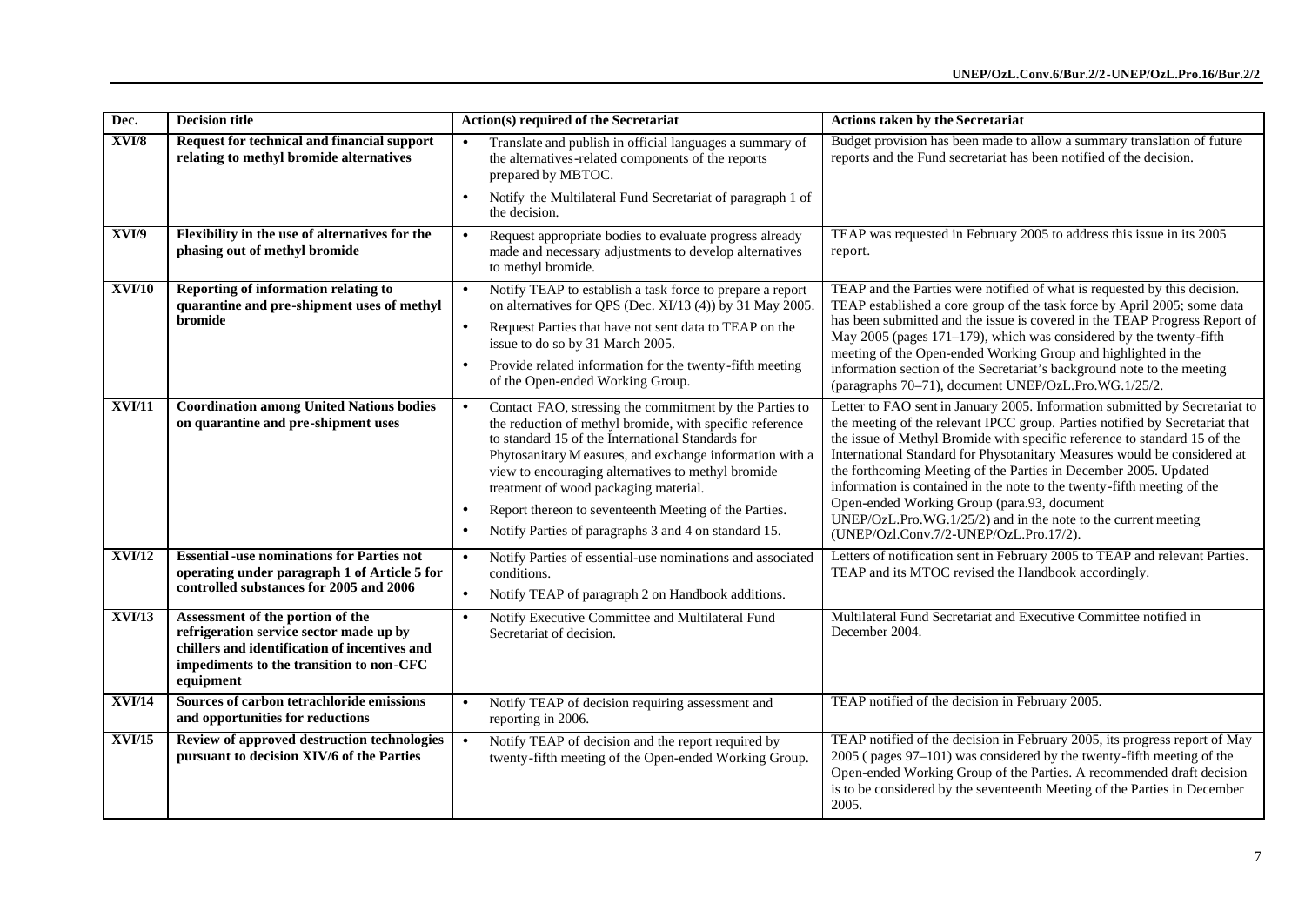| Dec.                           | <b>Decision title</b>                                                                                                                                                                                                                                                                  | Action(s) required of the Secretariat                                                                                                                                                                                                                                                                    | <b>Actions taken by the Secretariat</b>                                                                                                                                                                                                                                                                                                                                                                                                                                                                                                                                                                           |
|--------------------------------|----------------------------------------------------------------------------------------------------------------------------------------------------------------------------------------------------------------------------------------------------------------------------------------|----------------------------------------------------------------------------------------------------------------------------------------------------------------------------------------------------------------------------------------------------------------------------------------------------------|-------------------------------------------------------------------------------------------------------------------------------------------------------------------------------------------------------------------------------------------------------------------------------------------------------------------------------------------------------------------------------------------------------------------------------------------------------------------------------------------------------------------------------------------------------------------------------------------------------------------|
| <b>XVI/16</b>                  | Laboratory and analytical uses                                                                                                                                                                                                                                                         | Recommendation was held in abeyance by the<br>$\bullet$<br>Implementation Committee pursuant to its<br>recommendation 33/23.                                                                                                                                                                             | No action required by the Secretariat.                                                                                                                                                                                                                                                                                                                                                                                                                                                                                                                                                                            |
| <b>XVI/17</b><br><b>XVI/18</b> | Data and information provided by the<br>Parties in accordance with Article 7 of the<br><b>Montreal Protocol</b><br>Non-compliance with data-reporting<br>requirements under Articles 5 and 7 of the<br><b>Montreal Protocol by Parties recently</b><br>ratifying the Montreal Protocol | Write to Parties with outstanding data with copies to<br>$\bullet$<br>implementing agencies.<br>Encourage Parties to report data as soon as figures are<br>$\bullet$<br>available, preferably by 30 June.<br>Write to Afghanistan and Cook Islands with copies to<br>$\bullet$<br>implementing agencies. | Letter sent to all Parties in January 2005 and reminder in March 2005.<br>Outstanding data received from all Parties except Turkmenistan and<br>Tuvalu. Status of data reporting to be presented by the Secretariat to the<br>Parties and the Implementation Committee in December 2005.<br>Parties notified of the request by letter in January and reminder in March<br>2005.<br>Cook Islands reported 2003 and some other data, enabling confirmation of<br>Article 5 status but baseline and base-year data still outstanding.<br>Afghanistan responded by indicating that it aims to submit outstanding data |
| XVI/19                         | Potential non-compliance with consumption<br>of Annex A, group II, ozone-depleting<br>substances (halons) by Somalia in 2002 and<br>2003, and request for a plan of action                                                                                                             | Request Somalia to submit explanation for its excess<br>$\bullet$<br>consumption, together with a plan of action.                                                                                                                                                                                        | to the Secretariat very soon.<br>Letter to Somalia sent in January and reminder in March 2005.<br>Response received but no data reported. Recommendation 34/39 of the<br>Implementation Committee urged the Party to make best efforts to submit<br>its 2004 data to the Secretariat by 30 September 2005.                                                                                                                                                                                                                                                                                                        |
| <b>XVI/20</b>                  | Potential non-compliance with consumption<br>of the controlled substance in Annex B,<br>group III (methyl chloroform) by Article 5<br>Parties in 2003, and requests for plans of<br>action                                                                                             | Write to Bangladesh, Bosnia and Herzegovina, Ecuador<br>$\bullet$<br>and the Islamic Republic of Iran.<br>Request the Parties to submit explanations for the excess<br>$\bullet$<br>consumption, together with plans of action.                                                                          | Letter to Parties sent in January and reminder in March 2005.<br>Information received from the Parties was considered by the<br>Implementation Committee at its meeting in June 2005 with appropriate<br>recommendations or draft decisions on each of the Parties. Further action<br>by the Implementation Committee and the Meeting of the Parties is<br>expected in December 2005.                                                                                                                                                                                                                             |
| <b>XVI/21</b>                  | Non-compliance with the Montreal Protocol<br>by Azerbaijan                                                                                                                                                                                                                             | Urge Azerbaijan to report its 2004 data as soon as<br>available and to confirm its introduction of a ban on the<br>import of CFCs.                                                                                                                                                                       | Letter to Azerbaijan sent in January and reminder in March 2005. Response<br>received from the Party was considered by the Implementation Committee<br>at its meeting in June 2005 with recommendation for further action by the<br>Committee at its meeting in December 2005.                                                                                                                                                                                                                                                                                                                                    |
| <b>XVI/22</b>                  | Non-compliance with the Montreal Protocol<br>by Chile                                                                                                                                                                                                                                  | Request Chile to submit a plan of action (other CFCs,<br>$\bullet$<br>methyl chloroform and methyl bromide).                                                                                                                                                                                             | Request to Chile sent in January and reminder in March 2005. Response<br>received from the Party was considered by the Implementation Committee<br>at its meeting in June 2005 with recommendation for a decision by the<br>Meeting of the Parties in December 2005.                                                                                                                                                                                                                                                                                                                                              |
| <b>XVI/23</b>                  | Non-compliance with the Montreal Protocol<br>by Fiji                                                                                                                                                                                                                                   | Request Fiji to submit a plan of action (methyl bromide).<br>$\bullet$                                                                                                                                                                                                                                   | Request to Fiji sent in January and reminder in March 2005.<br>Response received from the Party was considered by the Implementation<br>Committee at its meeting in June 2005 with recommendation for a decision<br>by the Meeting of the Parties in December 2005.                                                                                                                                                                                                                                                                                                                                               |
| <b>XVI/24</b>                  | Non-compliance with the Montreal Protocol<br>by Guinea-Bissau                                                                                                                                                                                                                          | Notify Party of decision (plan of action).<br>$\bullet$                                                                                                                                                                                                                                                  | Letter sent to Guinea-Bissau in January and reminder in March 2005.<br>Response received from the Party was considered by the Implementation<br>Committee at its meeting in June 2005 with recommendation for further<br>action by the Committee at its meeting in December 2005.                                                                                                                                                                                                                                                                                                                                 |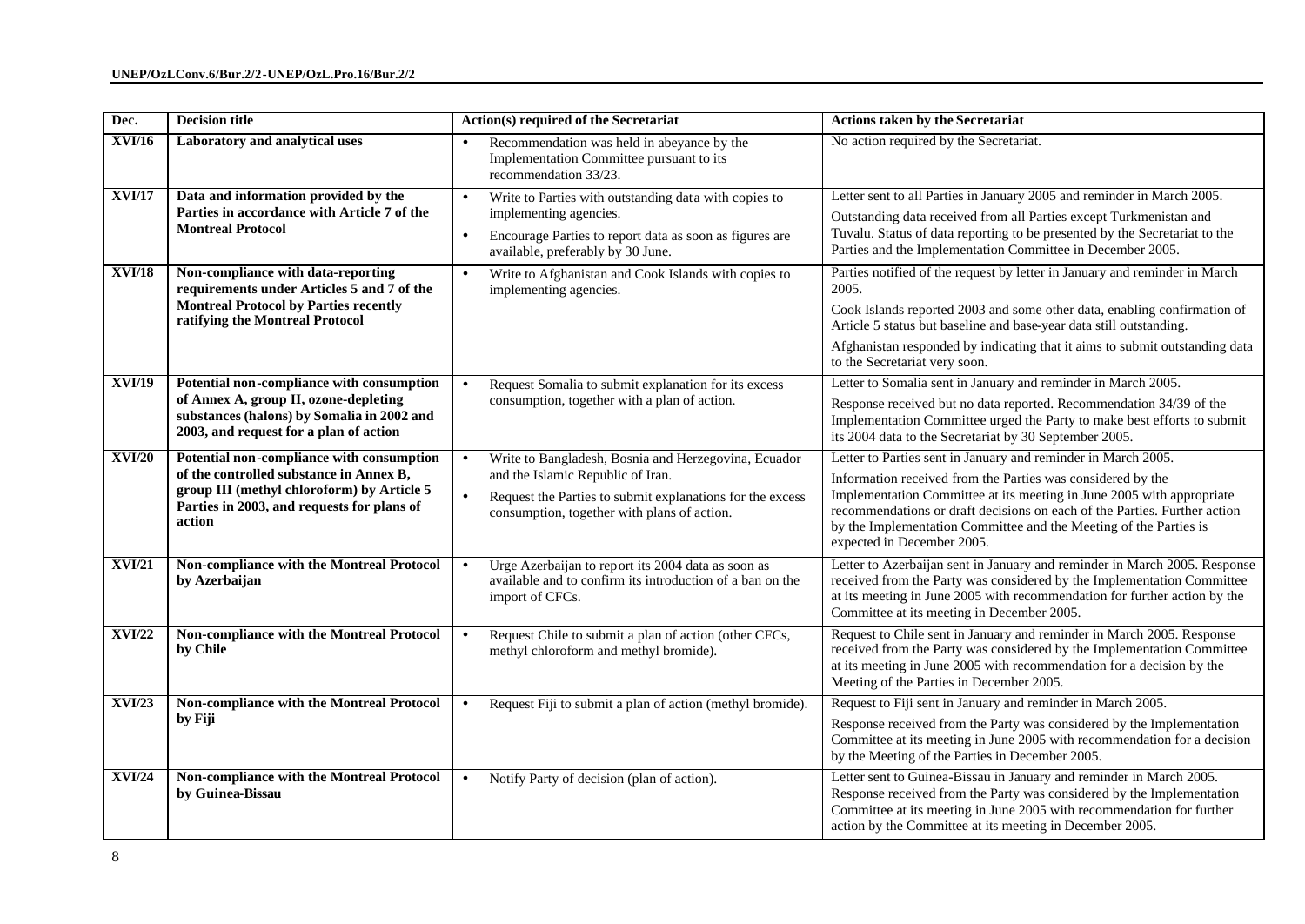| Dec.          | <b>Decision title</b>                                                                            | Action(s) required of the Secretariat                                                                                                                                                                                 | <b>Actions taken by the Secretariat</b>                                                                                                                                                                                                                                                                                                            |
|---------------|--------------------------------------------------------------------------------------------------|-----------------------------------------------------------------------------------------------------------------------------------------------------------------------------------------------------------------------|----------------------------------------------------------------------------------------------------------------------------------------------------------------------------------------------------------------------------------------------------------------------------------------------------------------------------------------------------|
| <b>XVI/25</b> | Non-compliance with the Montreal Protocol                                                        | Notify Party of decision (plan of action).<br>$\bullet$                                                                                                                                                               | Letter sent to Lesotho in January and reminder in March 2005.                                                                                                                                                                                                                                                                                      |
|               | by Lesotho                                                                                       |                                                                                                                                                                                                                       | 2004 data received but no information on status of commitment to establish<br>import ban and quota system. The Implementation Committee at its<br>meeting in June 2005 recommended review of any new information at its<br>meeting in December 2005.                                                                                               |
| <b>XVI/26</b> | Non-compliance with the Montreal Protocol                                                        | Request the Libyan Arab Jamahiriya to submit a plan of                                                                                                                                                                | Party notified in January and reminder in March 2005.                                                                                                                                                                                                                                                                                              |
|               | by the Libyan Arab Jamahiriya                                                                    | action (halons).                                                                                                                                                                                                      | Partial response received on the status of the Party's commitment to<br>establish an ODS import- and export-licensing system but not on plan of<br>action to return to compliance with halon phase-out. The Implementation<br>Committee at its meeting in June 2005 recommended consideration of the<br>situation at its meeting in December 2005. |
| <b>XVI/27</b> | <b>Compliance with the Montreal Protocol by</b>                                                  | Notify Party of decision (plan of action).<br>$\bullet$                                                                                                                                                               | Nepal notified in January 2005.                                                                                                                                                                                                                                                                                                                    |
|               | <b>Nepal</b>                                                                                     |                                                                                                                                                                                                                       | Response received, satisfying decision requirements.                                                                                                                                                                                                                                                                                               |
| <b>XVI/28</b> | Non-compliance with the Montreal Protocol<br>by Oman                                             | Notify Party of decision.<br>$\bullet$                                                                                                                                                                                | Oman notified in January 2005. No action required.                                                                                                                                                                                                                                                                                                 |
| <b>XVI/29</b> | Non-compliance with the Montreal Protocol                                                        | Notify Party of decision (plan of action).<br>$\bullet$                                                                                                                                                               | Pakistan notified in January and reminder in March 2005.                                                                                                                                                                                                                                                                                           |
|               | by Pakistan                                                                                      |                                                                                                                                                                                                                       | Response received from the Party was considered by the Implementation<br>Committee at its meeting in June 2005 with recommendation for further<br>action by the Committee at its meeting in December 2005.                                                                                                                                         |
| <b>XVI/30</b> | Non-compliance with the Montreal Protocol                                                        | Notify Party of decision (plan of action).<br>$\bullet$                                                                                                                                                               | Saint Vincent and the Grenadines notified in January and reminder in                                                                                                                                                                                                                                                                               |
|               | by Saint Vincent and the Grenadines                                                              |                                                                                                                                                                                                                       | March 2005. Submitted 2004 data and promised to notify Secretariat once<br>quota system in place.                                                                                                                                                                                                                                                  |
| <b>XVI/31</b> | Requests for changes in baseline data                                                            | Notify Parties of decision.<br>$\bullet$                                                                                                                                                                              | Philippines, Thailand and Yemen notified in January 2005 - baselines                                                                                                                                                                                                                                                                               |
|               |                                                                                                  | Baseline data to be adjusted as agreed.<br>$\bullet$                                                                                                                                                                  | adjusted. No further action required.                                                                                                                                                                                                                                                                                                              |
| <b>XVI/32</b> | Report on the establishment of licensing<br>systems under Article 4B of the Montreal<br>Protocol | Urge all remaining Parties to the Montreal Amendment to<br>provide information on the establishment of licensing<br>systems, and those that have not yet established such<br>systems to do so as a matter of urgency. | Letters sent to all Parties in January 2005. The Implementation Committee<br>will review the status of establishment of licensing systems at its meeting in<br>December 2005 and make an appropriate recommendation to the<br>seventeenth Meeting of the Parties.                                                                                  |
|               |                                                                                                  | Encourage all remaining Parties to the Protocol that have<br>not yet ratified the Montreal Amendment to ratify it and<br>to establish import - and export-licensing systems if they<br>have not yet done so.          |                                                                                                                                                                                                                                                                                                                                                    |
|               |                                                                                                  | Urge all Parties that already operate licensing systems to<br>ensure that they are implemented and enforced<br>effectively.                                                                                           |                                                                                                                                                                                                                                                                                                                                                    |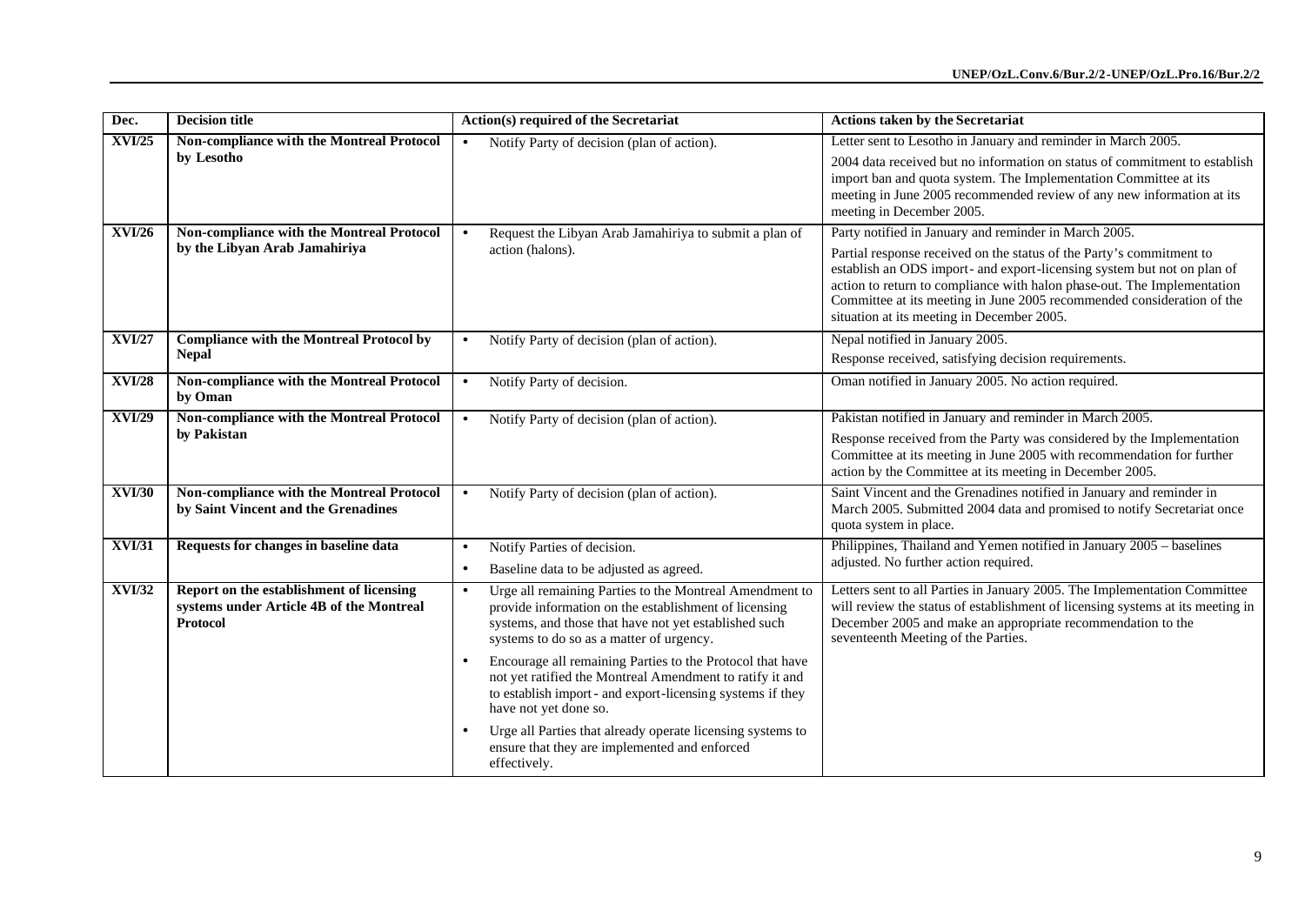| Dec.          | <b>Decision title</b>                                                                                                                                    | Action(s) required of the Secretariat                                                                                                                                                                                                                                   | <b>Actions taken by the Secretariat</b>                                                                                                                                                                                                                                                                                                                                                                            |
|---------------|----------------------------------------------------------------------------------------------------------------------------------------------------------|-------------------------------------------------------------------------------------------------------------------------------------------------------------------------------------------------------------------------------------------------------------------------|--------------------------------------------------------------------------------------------------------------------------------------------------------------------------------------------------------------------------------------------------------------------------------------------------------------------------------------------------------------------------------------------------------------------|
| <b>XVI/33</b> | Illegal trade in ozone-depleting substances                                                                                                              | Carry out activities required in the decision: Collect new<br>ideas, workshop, and terms of reference of study.<br>Consider issue at the seventeenth Meeting of the Parties.<br>$\bullet$                                                                               | Workshop held and draft terms of reference posted on the Web and<br>circulated to all Parties in March 2005. The issue was considered by the<br>twenty-fifth meeting of the Open-ended Working Group, which made a<br>recommendation for a decision, in square brackets, to be considered further<br>by the seventeenth Meeting of the Parties, in December 2005.                                                  |
| XVI/34        | Cooperation between the secretariat of the<br><b>Montreal Protocol and other related</b><br>conventions and international organizations                  | Seek opportunities to enhance cooperation with other<br>conventions and organizations.                                                                                                                                                                                  | Secretariat attended IPCC meeting, corresponded with IPPC and organized<br>a seminar at the SAICM meeting in September 2005. The Secretariat also<br>participated in the special session of the WTO Committee on Trade and<br>Environment and in the meeting under the "Green Customs Initiative",<br>which brought together Basel, CITES, Montreal Protocol, Rotterdam and<br>Stockholm Conventions.              |
| <b>XVI/35</b> | Terms of reference for the study on the<br>2006-2008 replenishment of the Multilateral<br>Fund for the Implementation of the<br><b>Montreal Protocol</b> | Notify TEAP of decision, with report required two<br>$\bullet$<br>months before the twenty-fifth meeting of the<br>Open-ended Working Group.                                                                                                                            | TEAP notified, report completed in time and considered by the twenty-fifth<br>meeting of the Open-ended Working Group, which agreed on a draft<br>decision to be forwarded to the seventeenth Meeting of the Parties. TEAP<br>was requested to prepare a supplementary report on four specific issues<br>relating to replenishment of the Fund before the seventeenth Meeting of the<br>Parties, in December 2005. |
| <b>XVI/36</b> | <b>Evaluation and review of the financial</b><br>mechanism of the Montreal Protocol<br>(decision XV/47)                                                  | Notify Multilateral Fund Secretariat and Executive<br>$\bullet$<br>Committee of decision.                                                                                                                                                                               | Multilateral Fund Secretariat and Executive Committee notified of decision<br>in order to take action on the evaluation.                                                                                                                                                                                                                                                                                           |
| <b>XVI/37</b> | Outstanding contributions to the<br><b>Multilateral Fund</b>                                                                                             | Urge Parties with outstanding contributions to the<br>Multilateral Fund to pay as soon as possible.                                                                                                                                                                     | Letter sent to Parties concerned in December 2004.                                                                                                                                                                                                                                                                                                                                                                 |
| <b>XVI/38</b> | Need to ensure equitable geographical<br>representation in the Executive Committee<br>of the Multilate ral Fund                                          | Amend Executive Committee terms of reference.<br>$\bullet$<br>Issue to be added the agenda of the twenty-fifth meeting<br>$\bullet$<br>of the Open-ended Working Group.<br>Notify Executive Committee; communicate to all Parties<br>and Multilateral Fund Secretariat. | Terms of reference amended and all Parties notified of the change in<br>February 2005. The issue was considered by the twenty-fifth meeting of the<br>Open-ended Working Group, in June 2005, and the meeting agreed that in<br>light of the consensus reached at the sixteenth Meeting of the Parties there<br>would be no further discussion.                                                                    |
| <b>XVI/39</b> | <b>Application of Turkmenistan for developing</b><br>country status under the Montreal Protocol                                                          | Notify the Party of the decision and its new rights and/or<br>$\bullet$<br>obligations.                                                                                                                                                                                 | Notification letter sent in December 2004.                                                                                                                                                                                                                                                                                                                                                                         |
| <b>XVI/40</b> | Request by Malta to be removed from the<br>list of developing countries under the<br><b>Montreal Protocol</b>                                            | Notify the Party of the decision and its new rights and/or<br>obligations.                                                                                                                                                                                              | Notification letter sent in December 2004.                                                                                                                                                                                                                                                                                                                                                                         |
| <b>XVI/41</b> | Co-Chairs of the Open-ended Working<br>Group of the Parties to the Montreal<br>Protocol                                                                  | Notify Mr. David Okioga (Kenya) and Mr. Tom Land<br>(United States of America).                                                                                                                                                                                         | Notification letter sent in December 2004, and the two co-chaired the<br>twenty-fifth meeting of the Open-ended Working Group, in June 2005.                                                                                                                                                                                                                                                                       |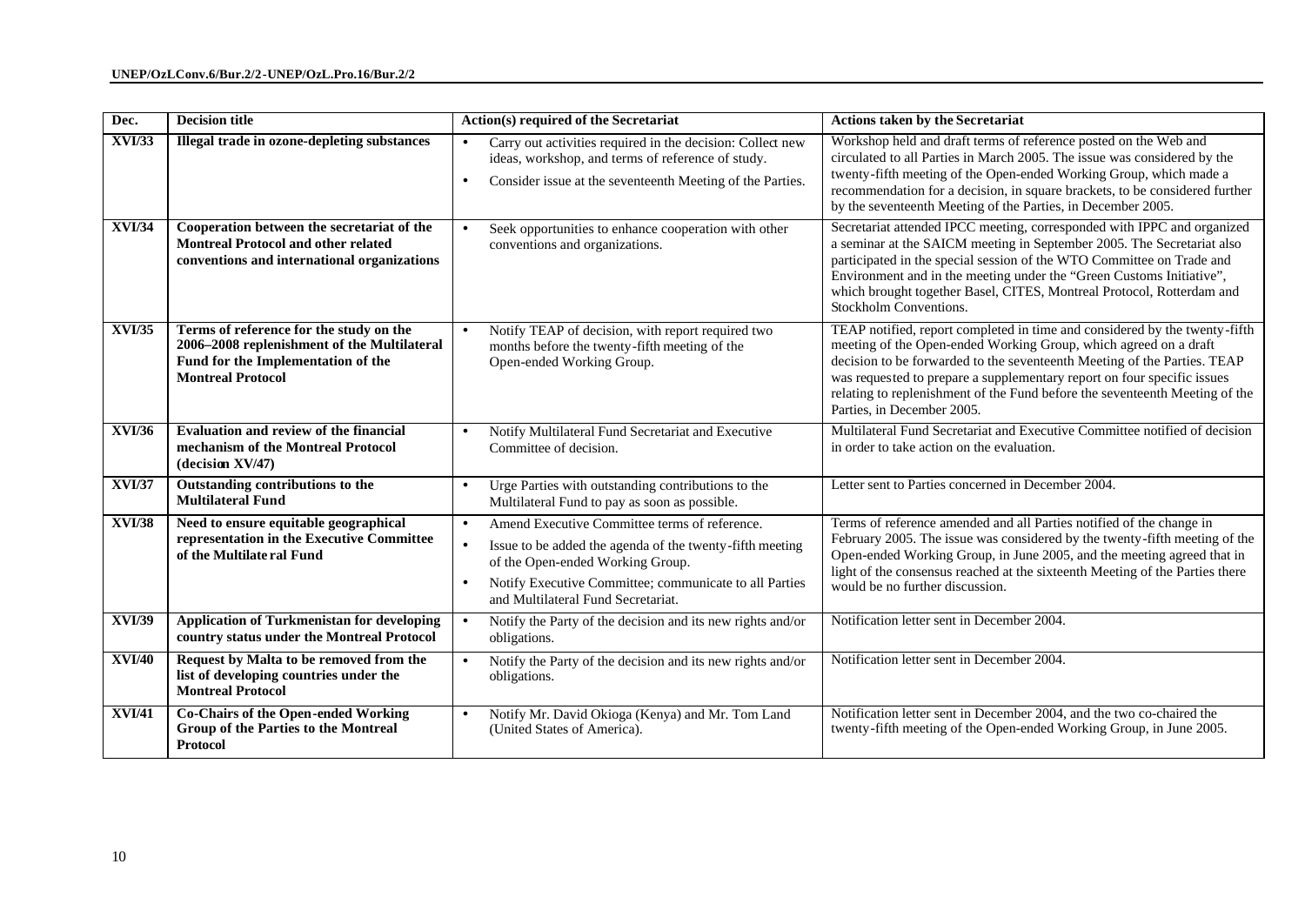| Dec.          | <b>Decision title</b>                                              | <b>Action(s) required of the Secretariat</b>                                                                                                                                                                                                                                | <b>Actions taken by the Secretariat</b>                                                                                                                                                                                                                                                                                                  |
|---------------|--------------------------------------------------------------------|-----------------------------------------------------------------------------------------------------------------------------------------------------------------------------------------------------------------------------------------------------------------------------|------------------------------------------------------------------------------------------------------------------------------------------------------------------------------------------------------------------------------------------------------------------------------------------------------------------------------------------|
| <b>XVI/42</b> | <b>Membership of the Implementation</b><br><b>Committee</b>        | Notify Australia, Belize, Ethiopia, Jordan (Vice-President<br>$\bullet$<br>and Rapporteur for 2005) and the Russian Federation<br>(one year).                                                                                                                               | Members sent letters of notification in January 2005.                                                                                                                                                                                                                                                                                    |
|               |                                                                    | Notify Cameroon, Georgia, Guatemala, Nepal and the<br>Netherlands (President for 2005) (two years).                                                                                                                                                                         |                                                                                                                                                                                                                                                                                                                                          |
| XVI/43        | Membership of the Executive Committee of<br>the Multilateral Fund  | Notify Austria, Belgium, Brazil, Canada, Cuba, Czech<br>$\bullet$<br>Republic, Japan, Niger, Syrian Arab Republic, Thailand,<br>the former Yugoslav Republic of Macedonia, United<br>Kingdom of Great Britain and Northern Ireland, United<br>States of America and Zambia. | Members sent letters of notification in January 2005.                                                                                                                                                                                                                                                                                    |
|               |                                                                    | Notify Mr. Paul Krajnik (Austria) as Chair and<br>$\bullet$<br>Mr. Khaled Klaly (Syria) as Vice-Chair.                                                                                                                                                                      |                                                                                                                                                                                                                                                                                                                                          |
| <b>XVI/44</b> | <b>Financial matters: Financial reports and</b><br>budgets         | Inform the Open-ended Working Group meeting on<br>$\bullet$<br>sources of income and actual and projected expenditures<br>and commitments, and prepare indicative report on all<br>expenditures against agreed budget lines.                                                | Secretariat prepared information as requested. Item was included in the<br>information section of the Secretariat's note<br>(UNEP/OzL.Pro.WG.1/25/INF/1) to the twenty-fifth meeting of the<br>Open-ended Working Group, in June 2005.                                                                                                   |
| <b>XVI/45</b> | Declaration of 2007 as "International Year"<br>of the Ozone Laver" | Notify all Governments and organizations.<br>$\bullet$<br>Start planning for activities to mark the year.<br>$\bullet$                                                                                                                                                      | All Governments notified by letter in February 2005.                                                                                                                                                                                                                                                                                     |
| <b>XVI/46</b> | <b>Extraordinary Meeting of the Parties</b>                        | Notify all Parties.<br>$\bullet$<br>Make arrangements.<br>$\bullet$                                                                                                                                                                                                         | All Parties sent letters of invitation in March 2005. The Extraordinary<br>Meeting of the Parties took place in Montreal, Canada on 1 July 2005. The<br>Meeting adopted a single decision on permitted levels of production and<br>consumption of methyl bromide to satisfy critical uses and agreed<br>critical-use categories in 2006. |
| <b>XVI/47</b> | <b>Seventeenth Meeting of the Parties</b>                          | Notify all Parties.<br>$\bullet$<br>Make arrangements for Dakar.<br>$\bullet$                                                                                                                                                                                               | Secretariat went to Dakar to initiate negotiations; meeting dates and venue<br>agreed; host country agreement signed and preparations for holding the<br>seventeenth Meeting of the Parties are under way.                                                                                                                               |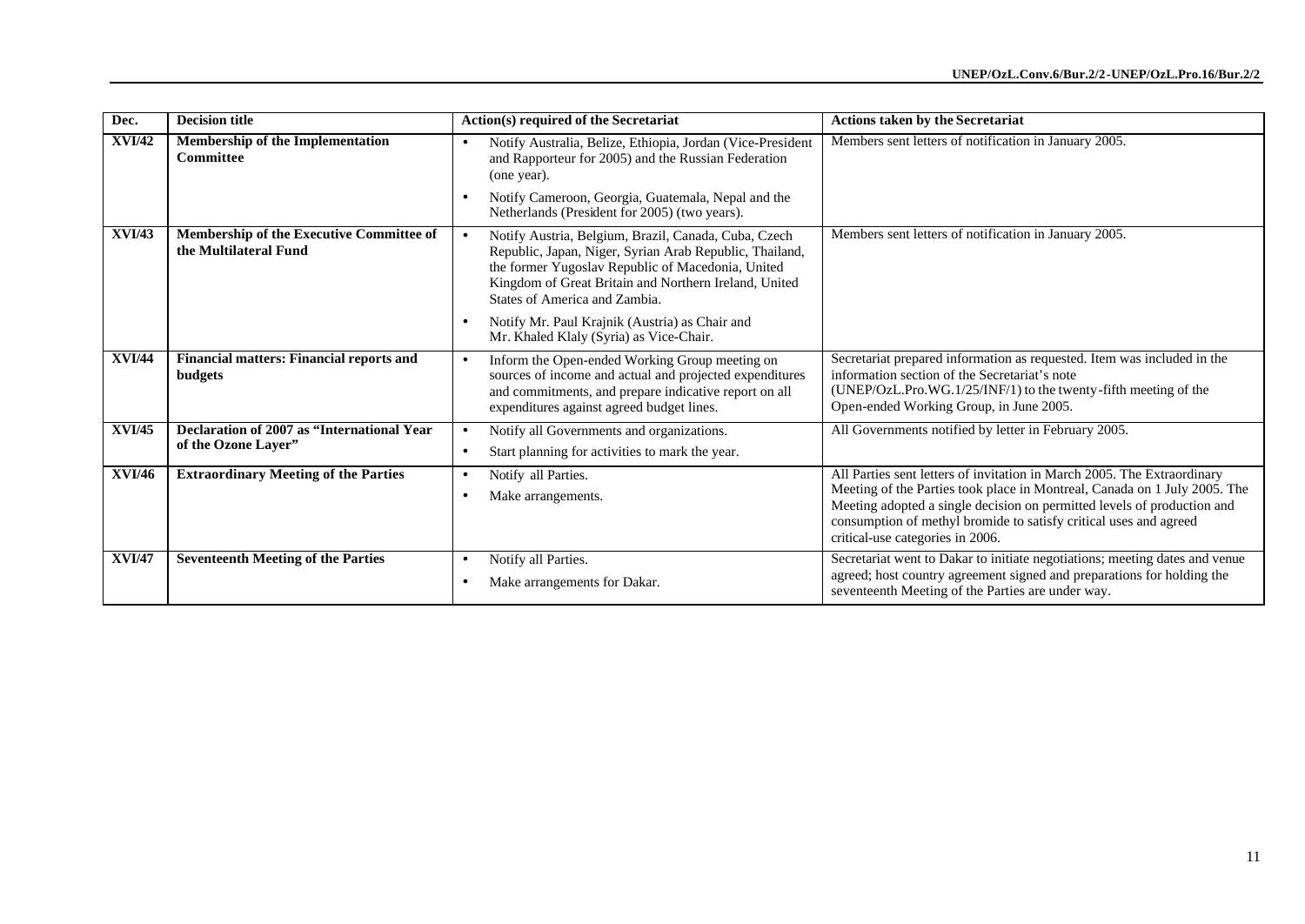# **Annex III**

# **List of documents**

#### **Seventh meeting of the Conference of the Parties and Seventeenth Meeting of the Parties**

| $UNEP/OzL$ .Conv.7/1-<br>UNEP/OzL.Pro.17/1          | Provisional agenda of the seventh meeting of the Conference of<br>the Parties to the Vienna Convention and the Seventeenth<br>Meeting of the Parties to the Montreal Protocol           |
|-----------------------------------------------------|-----------------------------------------------------------------------------------------------------------------------------------------------------------------------------------------|
| UNEP/OzL.Conv.7/1/Add.1-<br>UNEP/OzL.Pro.17/1/Add.1 | Annotated provisional agenda of the seventh meeting of the<br>Conference of the Parties to the Vienna Convention and the<br>Seventeenth Meeting of the Parties to the Montreal Protocol |
| UNEP/OzL.Conv.7/2-<br>UNEP/OzL.Pro.17/2             | Note by the Secretariat: issues for discussion by and<br>information for the attention of the Conference of the Parties<br>and the Meeting of the Parties                               |
| UNEP/OzL.Conv.7/3-<br>UNEP/OzL.Pro.17/3             | Note by the Secretariat: draft decisions and draft placeholder<br>decisions                                                                                                             |
| UNEP/OzL.Conv.7/INF/1-<br>UNEP/OzL.Pro.17/INF/1     | List of documents                                                                                                                                                                       |
| $UNEP/OzL$ .Conv.7/INF/2-<br>UNEP/OzL.Pro.17/INF/6  | List of participants                                                                                                                                                                    |

### **Seventh meeting of the Conference of the Parties**

| UNEP/OzL.Conv.7/4    | Note by the Secretariat: financial report on the Trust Fund for<br>the Vienna Convention for the Protection of the Ozone Layer<br>for the first year of the biennium 2004–2005 and expenditures<br>for 2004 as compared to the approved budget |
|----------------------|------------------------------------------------------------------------------------------------------------------------------------------------------------------------------------------------------------------------------------------------|
| $UNEP/OzL$ .Conv.7/5 | Note by the Secretariat: revised approved 2005 and proposed<br>2006, 2007 and 2008 budgets of the Trust Fund for the Vienna<br>Convention for the Protection of the Ozone Layer                                                                |
| UNEP/OzL.Conv.7/6    | Note by the Secretariat: recommendations of the sixth meeting<br>of the Ozone Research Managers of the Parties to the Vienna<br>Convention for the Protection of the Ozone Layer                                                               |

## **Seventeenth Meeting of the Parties**

| UNEP/OzL.Pro.17/4 | Note by the Secretariat: financial report on the Trust Fund for<br>the Montreal Protocol on Substances that Deplete the Ozone<br>Layer for the first year of the biennium 2004–2005 and<br>expenditures for 2004 as compared to the approved budget |
|-------------------|-----------------------------------------------------------------------------------------------------------------------------------------------------------------------------------------------------------------------------------------------------|
| UNEP/OzL.Pro.17/5 | Revised approved 2005 and proposed 2005 and 2007 budgets of<br>the Trust Fund for the Montreal Protocol on Substances that<br>Deplete the Ozone Layer                                                                                               |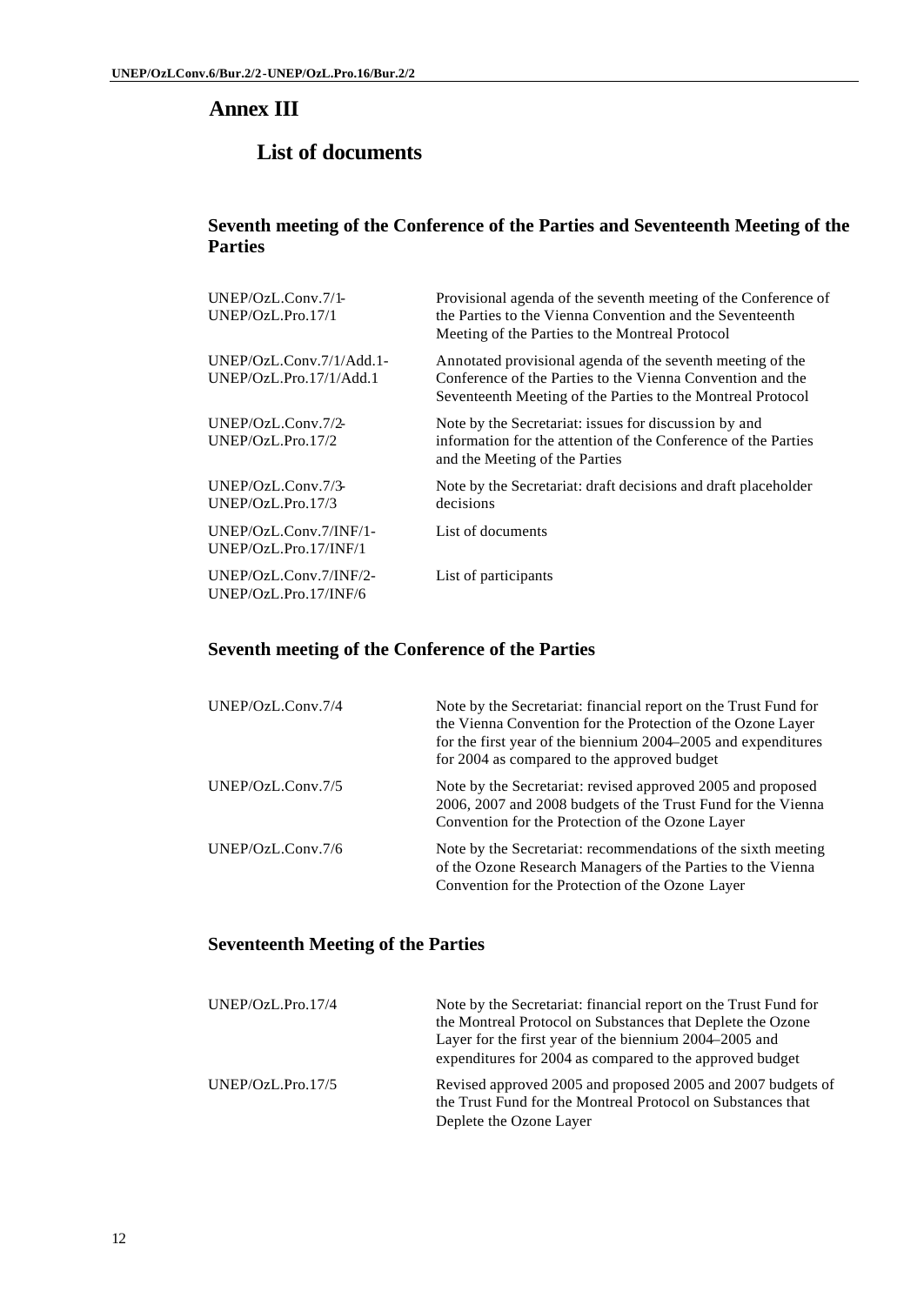| UNEP/OzL.Pro.17/6     | Report by the Secretariat: information provided by the Parties in<br>accordance with Article 7 of the Montreal Protocol on<br>Substances that Deplete the Ozone Layer                                                                                              |
|-----------------------|--------------------------------------------------------------------------------------------------------------------------------------------------------------------------------------------------------------------------------------------------------------------|
| UNEP/OzL.Pro.17/7     | Note by the Secretariat: proposal by the European Community<br>for adjustment of the Montreal Protocol                                                                                                                                                             |
| UNEP/OzL.Pro.17/8     | Note by the Secretariat: proposal by the European Community<br>for amendment of the Montreal Protocol                                                                                                                                                              |
| UNEP/OzL.Pro.17/9     | Report of the Executive Committee of the Multilateral Fund for<br>the Implementation of the Montreal Protocol                                                                                                                                                      |
| UNEP/OzL.Pro.17/10    | Handbook on Critical Use Nominations for Methyl Bromide                                                                                                                                                                                                            |
| UNEP/OzL.Pro.17/INF/2 | Status of ratification, accession, acceptance and approval of the<br>agreements on the protection of the stratospheric ozone layer                                                                                                                                 |
| UNEP/OzL.Pro.17/INF/3 | Additional information related to agenda item 4 (f): preventing<br>illegal trade in ozone depleting substances                                                                                                                                                     |
| UNEP/OzL.Pro.17/INF/4 | Report by the Secretariat: licensing systems (Article 4B,<br>paragraph 4, of the Montreal Protocol) and focal points for<br>licensing systems for trade in ozone depleting substances<br>(decision IX/8, paragraph 2)                                              |
| UNEP/OzL.Pro.17/INF/5 | List of Parties to the Montreal Protocol that do not manufacture<br>for domestic use and do not wish to import products and<br>equipment relying on Annex A and B substances pursuant to<br>decision X/9 of the Meeting of the Parties to the Montreal<br>Protocol |